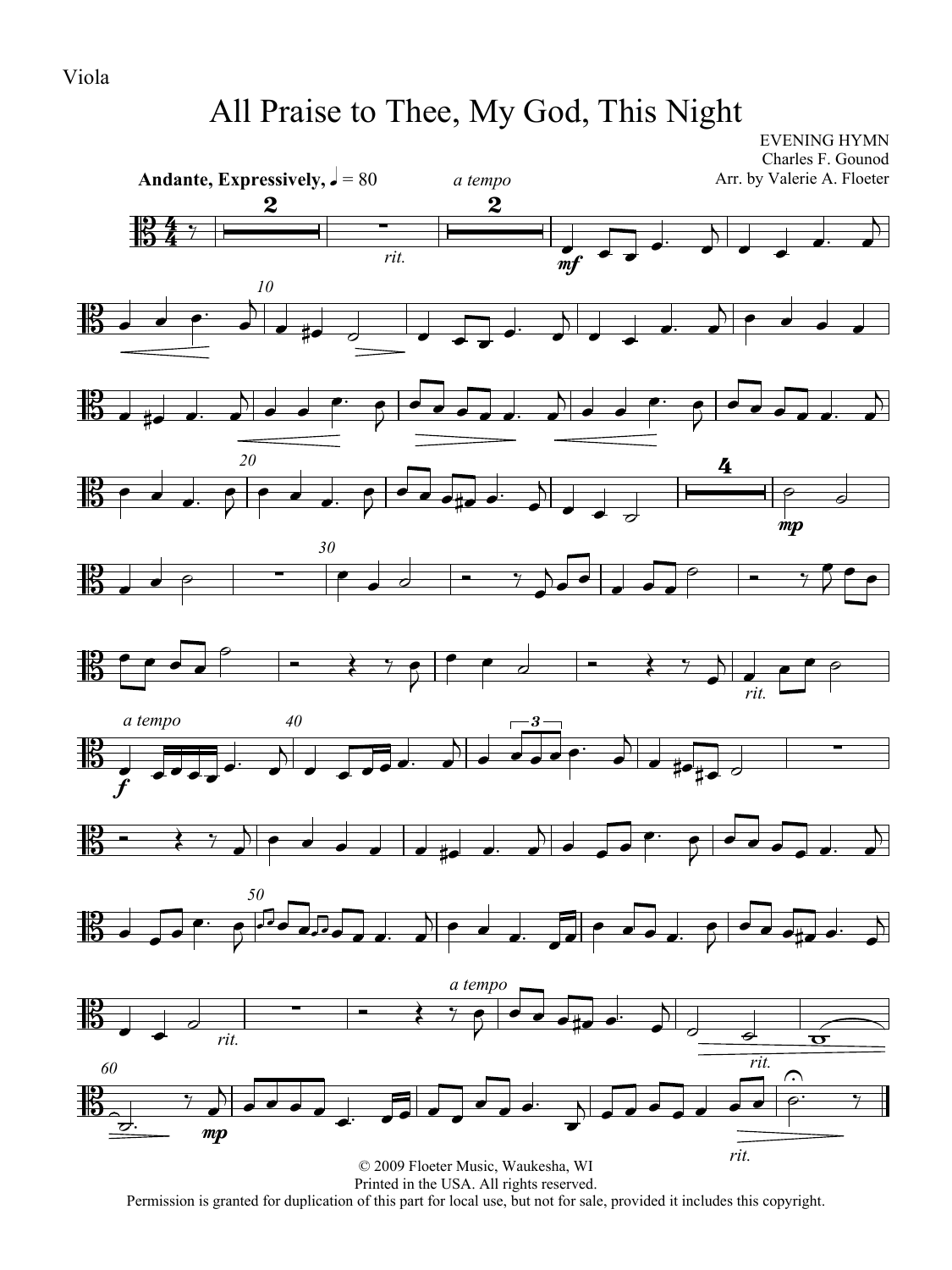### Come, You Thankful People, Come

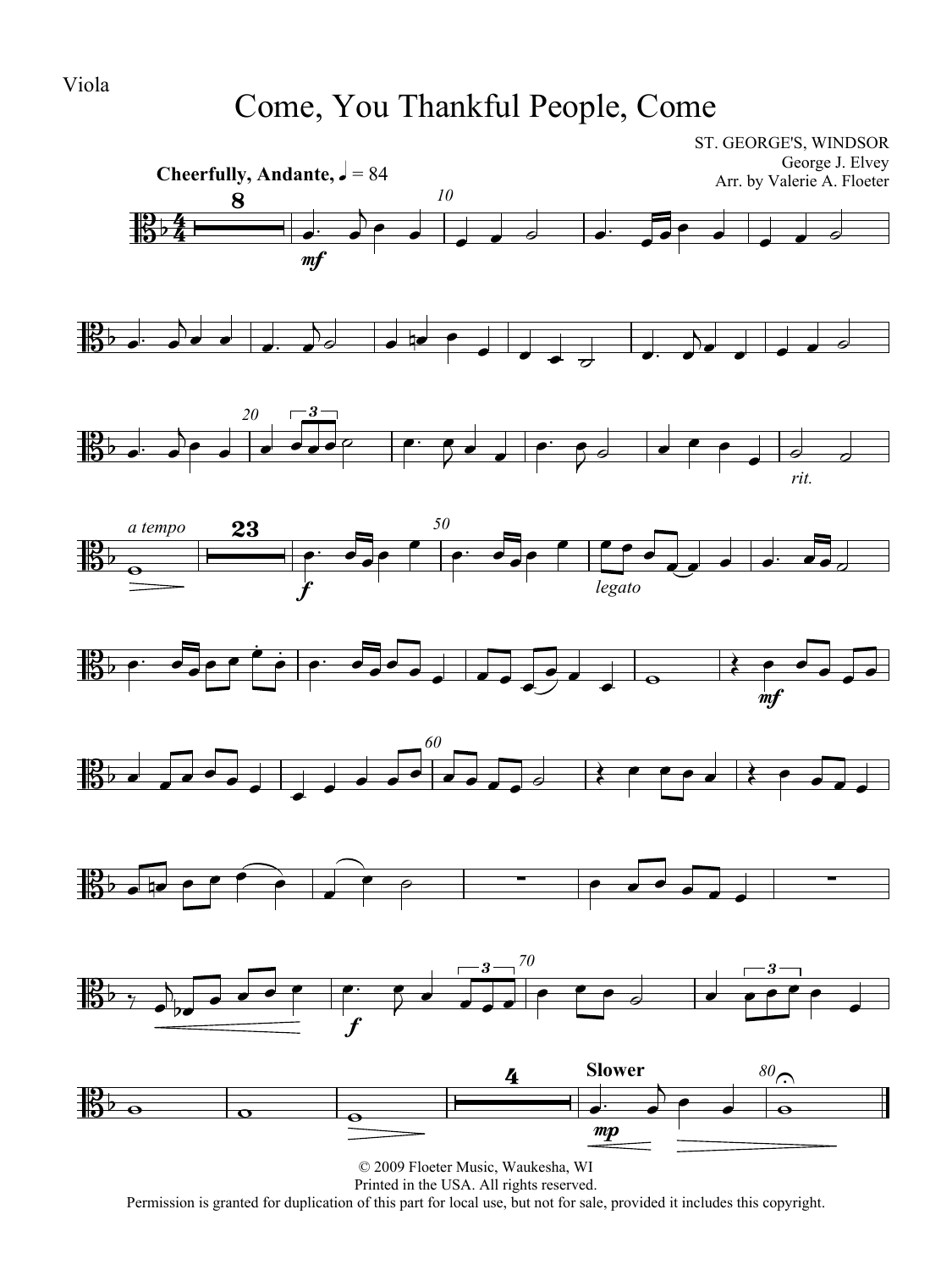#### Viola

#### How Firm a Foundation

FOUNDATION Traditional American melody Arr. by Valerie A. Floeter















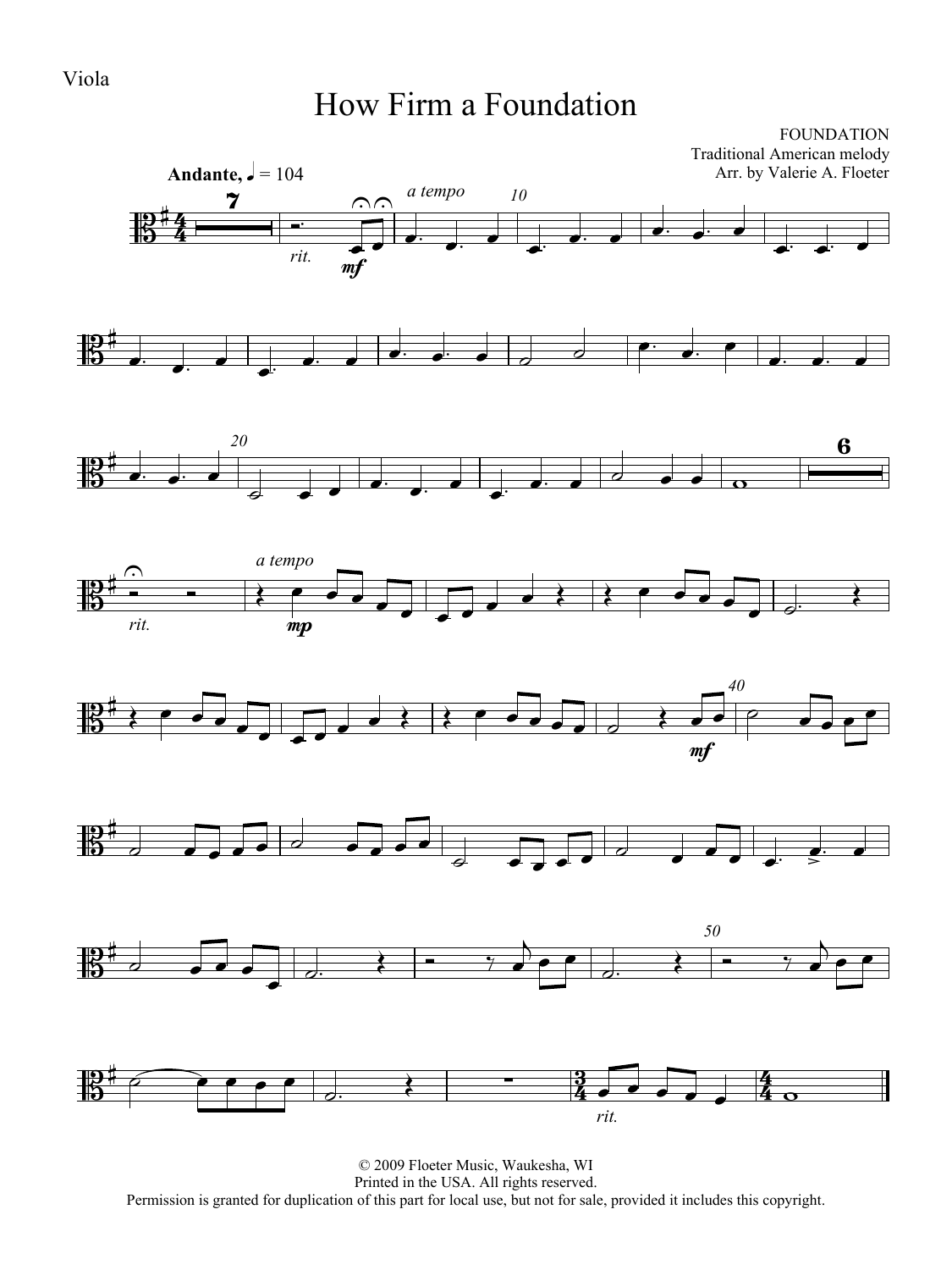## Hark! The Herald Angels Sing

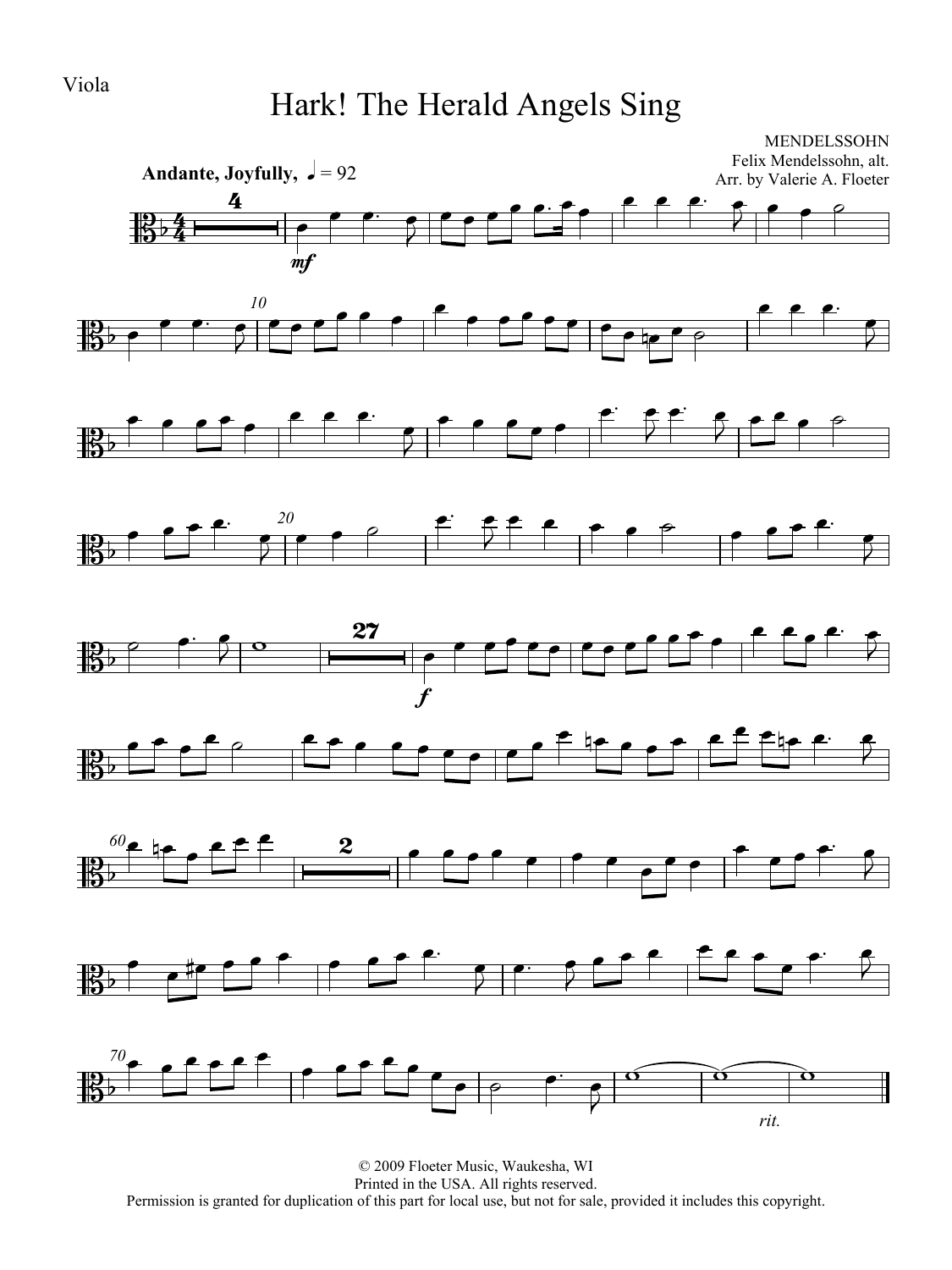## Jesus Came, the Heavens Adoring

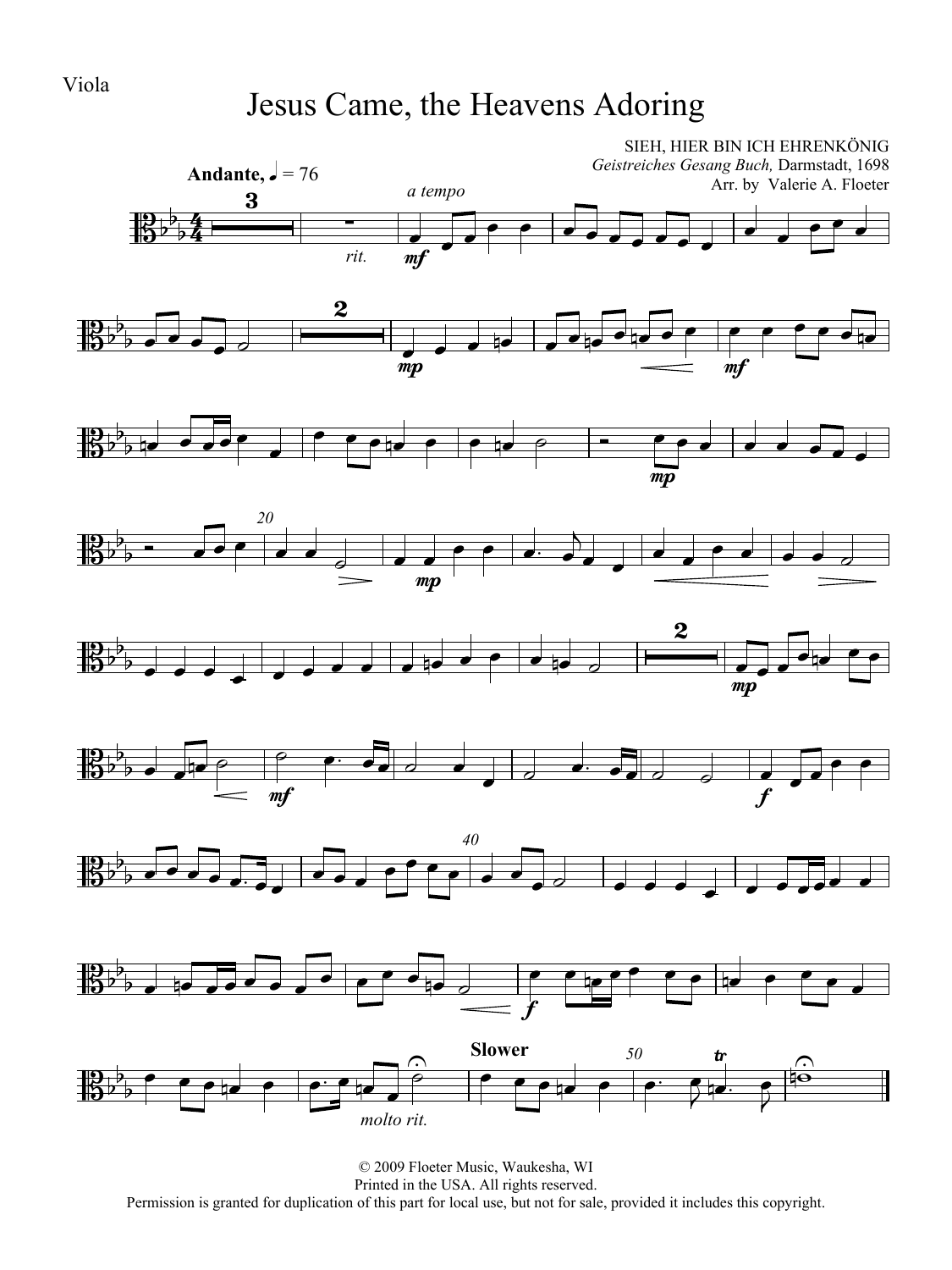Viola

# My Maker, Be With Me

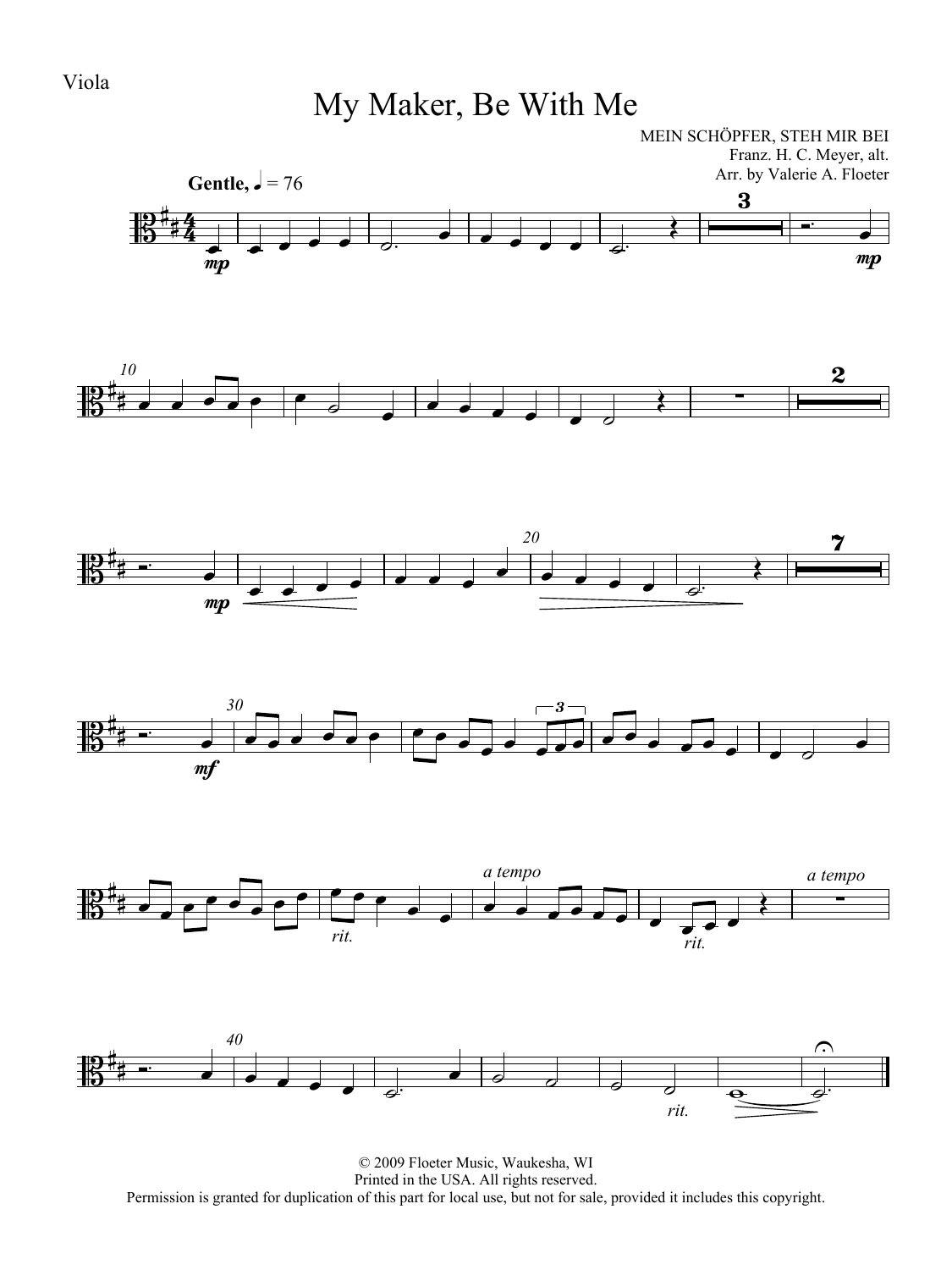Viola

#### Not All the Blood of Beasts

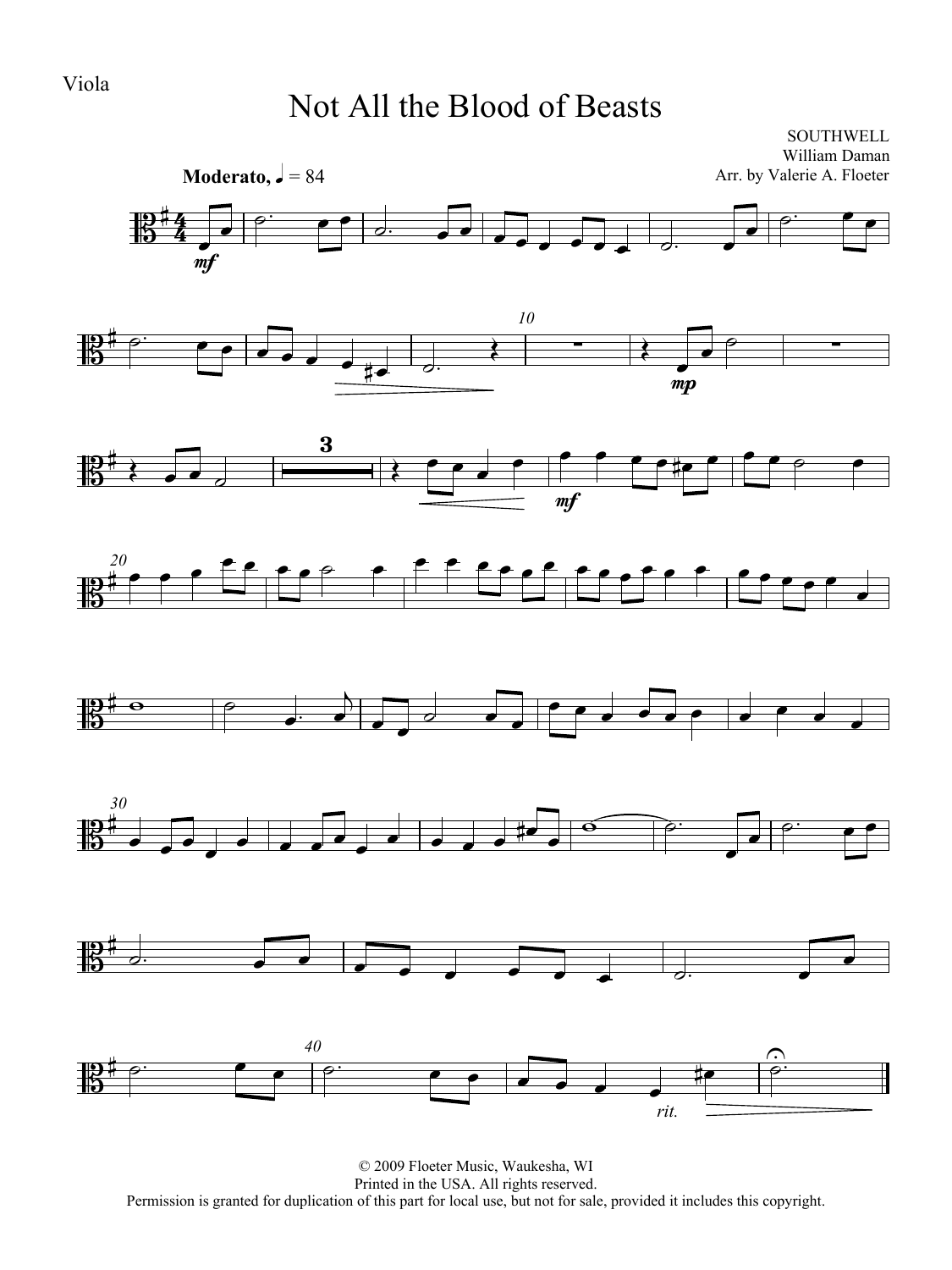## Come, Your Hearts and Voices Raising

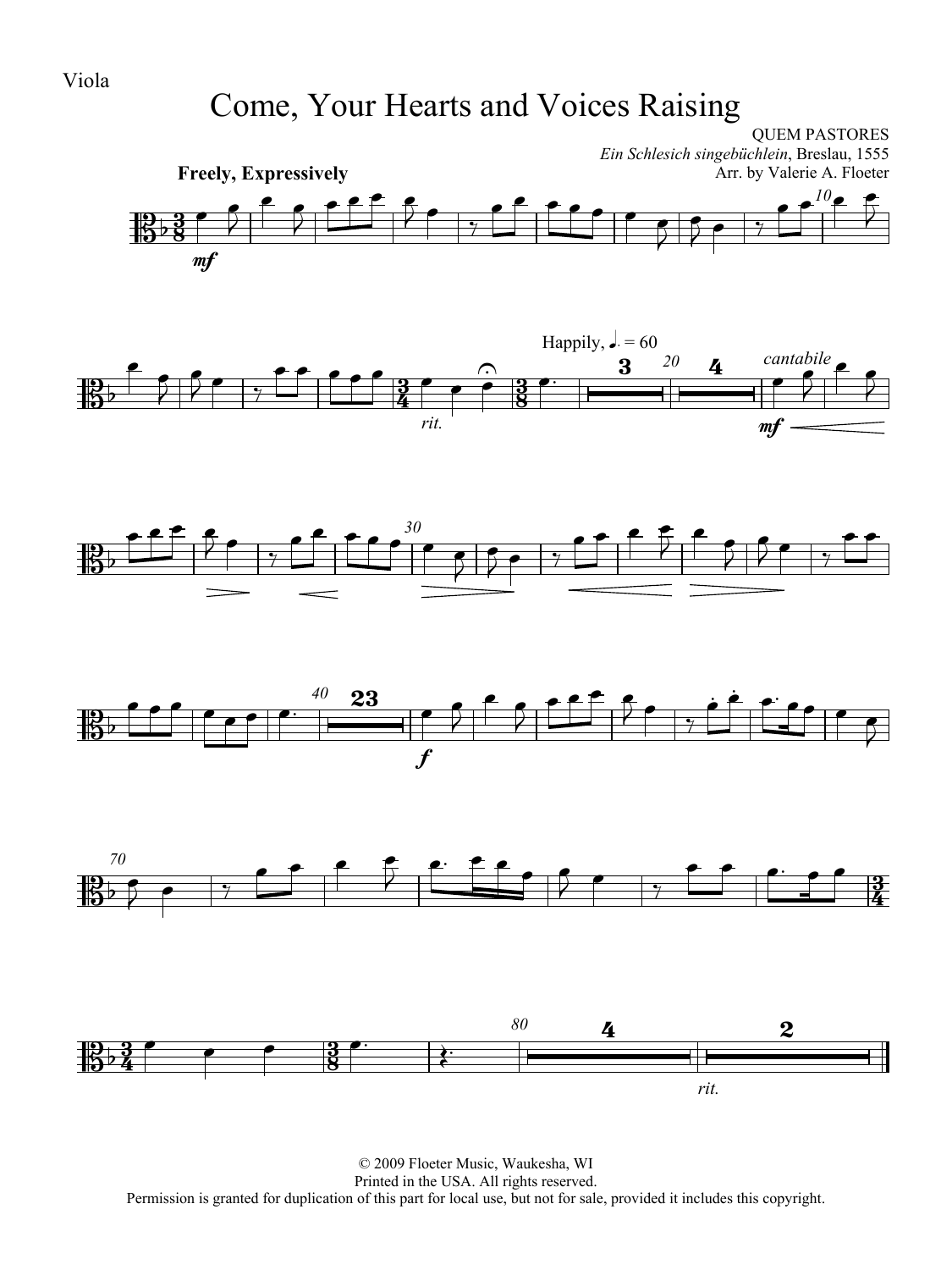# Viola The People that in Darkness Sat

LOBT GOTT, IHR CHRISTEN Nikolaus Herman Arr. by Valerie A. Floeter